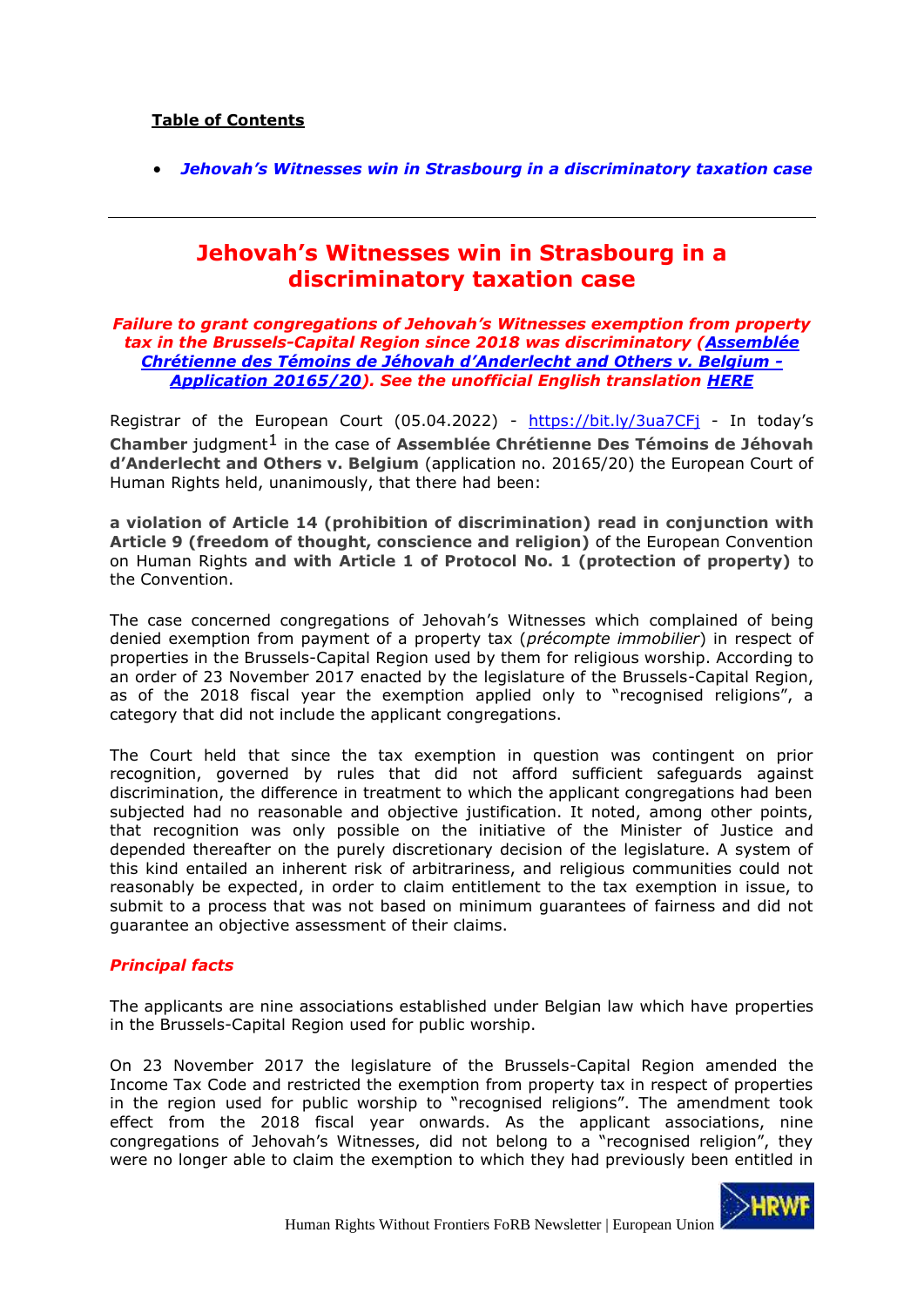the Brussels-Capital Region. They applied to the Constitutional Court seeking the settingaside of the provision in question, and their application was rejected in November 2019. The Constitutional Court found that the financial impact on the applicant associations was not such as to jeopardise their internal organisation, functioning or religious activities. It also found that the requirement for the religious denomination to be recognised was not disproportionate since faiths that were not recognised could apply for recognition.

In Belgium, religious denominations have the possibility of lodging an application for recognition, which is optional rather than compulsory. The recognition of religions is a federal matter. The procedure for recognition is not enshrined in legislation but is derived from administrative practice. According to the replies given by the Minister of Justice to MPs' questions, a faith must satisfy five criteria to qualify for recognition. The application has to be made to the Minister of Justice, who decides whether the criteria are satisfied. In the event of a favourable decision, the Minister may table draft legislation on recognition in the House of Representatives, as recognition is a prerogative of the legislature. There are currently six recognised religious denominations in Belgium: Catholicism, Protestantism, Judaism, Anglicanism, Islam and the Orthodox faith. Applications for recognition of Buddhism and Hinduism were lodged in 2006 and 2013 respectively, but the authorities have not given a decision on them to date.

#### *Complaints, procedure and composition of the Court*

The applicant associations alleged that they had been the victims of discrimination on account of the fact that the new legislation in the Brussels region made exemption from property tax (*précompte immobilier*) contingent on belonging to a "recognised religion". They relied, in particular, on Article 14 (prohibition of discrimination) of the Convention, read in conjunction with Article 9 (freedom of thought, conscience and religion) and with Article 1 of Protocol No. 1 (protection of property) to the Convention.

The application was lodged with the European Court of Human Rights on 14 May 2020. Judgment was given by a Chamber of seven judges, composed as follows:

Georges **Ravarani** (Luxembourg), *President*, Georgios A. **Serghides** (Cyprus), María **Elósegui** (Spain), Anja **Seibert-Fohr** (Germany), Andreas **Zünd** (Switzerland), Frédéric **Krenc** (Belgium), Mikhail **Lobov** (Russia), and also Olga **Chernishova**, *Deputy Section Registrar.* 

# *Decision of the Court*

# **Article 14 in conjunction with Article 9 of the Convention and Article 1 of Protocol No. 1**

The applicant associations alleged that the tax in question was equivalent to 23% of the donations they received, which constituted their sole source of funding. It also transpired from the accounting documents produced by the applicantnassociations that the amount payable by way of this tax accounted for a substantial proportion of the annual running costs connected with their buildings. Overall, their property tax they were required to pay represented betwwen21.4% (41,984.23 euros for all the applicant associations) and 32% (42,830.25 for all the associations) of those costs, depending on the year.

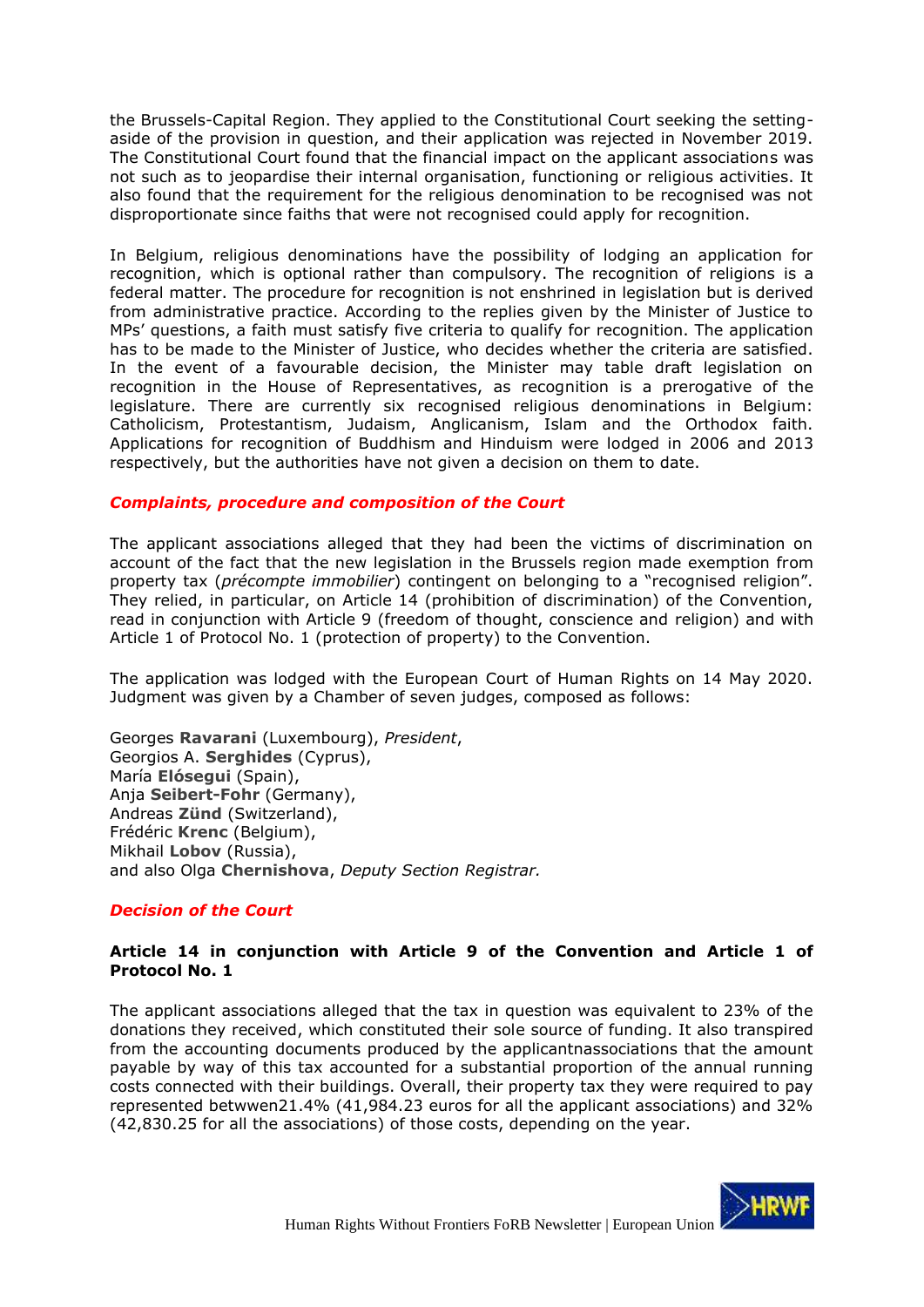In the Court's view, these amounts were not insignificant and had a considerable impact on the operation of the applicant associations as religious communities. The facts of the case therefore came within the ambit of Article 9 of the Convention and Article 1 of Protocol No 1 to the Convention.

As to whether there had been a difference in treatment, the Court noted that in enacting the measure in question, the legislature of the Brussels-Capital Region had sought to prevent abuse arising out of the exemption from property tax of premises that were in fact designated for us by "fictitious" religious denominations. It observed that there was nothing in the case submitted to the Court to suggest that the applicant associations had committed, or been suspected of committing, any fraud in benefiting in the past from the exemption of property tax in respect of their places of worship. Nevertheless, the prevention of tax fraud was an aim whose legitimacy *per se* could not be called into question by the Court.

As to whether the means used had been proportionate to the aim pursued, the Court considered that in using the recognition of a religious faith as the basis for distinguishing between claims for exemption from property tax, the authorities had opted for an objective criterion that was potentially relevant with regard to the aim pursued. In itself, the choice of such a criterion fell within the margin of appreciation left to the national authorities in the sphere under consideration.

The government argued that it was open to the applicant association to apply for recognition of their faith at federal level in order to continue to claim exception in the Brussels-Capital Region. The applicant associations countered that it would be pointless to apply, given the serious shortcomings in the procedure for claiming recognition.

The Court noted in that connection that neither the criteria for recognition nor the procedure leading to recognition of a faith by the federal authority were laid down in an instrument satisfying the requirements of accessibility and foreseeability, which were inherent in the notion of the rule of law governing all the provisions of the Conventions.

It observed, firstly, that recognition of a faith was based on criteria that had been identified by the Minister of Justice only in reply to questions put by members of parliament. Moreover, as they were couched in particularly vague terms they could not, in the Court's view, be said to provide a sufficient degree of legal certainty.

Secondly, the Court noted that the procedure for the recognition of faiths was likewise not laid down in any legislative or even regulatory instrument. This meant, in particular, that the examination of applications for recognition was not attended by any safeguards, with regard either to the actual adoption of the decision on such applications or to the process leading to the decision and the possibility of appealing against it subsequently. In particular, no time-limits were laid down for the recognition procedure procedure, and no decision had yet been taken on the applications for recognition lodged by the Belgian Buddhist Union and the Belgian Hindu Forum in 2006 and 2013 respectively.

Lastly, recognition was only possible on the initiative of the Minister of Justice and depended thereafter on the purely discretionary decision of the legislature. A system of this kind entailed an inherent risk of arbitrariness, and religious communities could not reasonably be expected, in order to claim entitlement to the tax exemption in issue, to submit to a process that was not based on minimum guarantees of fairness and did not guarantee an objective assessment of their claims.

In sum, since the tax exemption in question was contingent on prior recognition, governed by rules that did not afford sufficient safeguards against discrimination, the difference in treatment to which the applicant associations were subjected had no